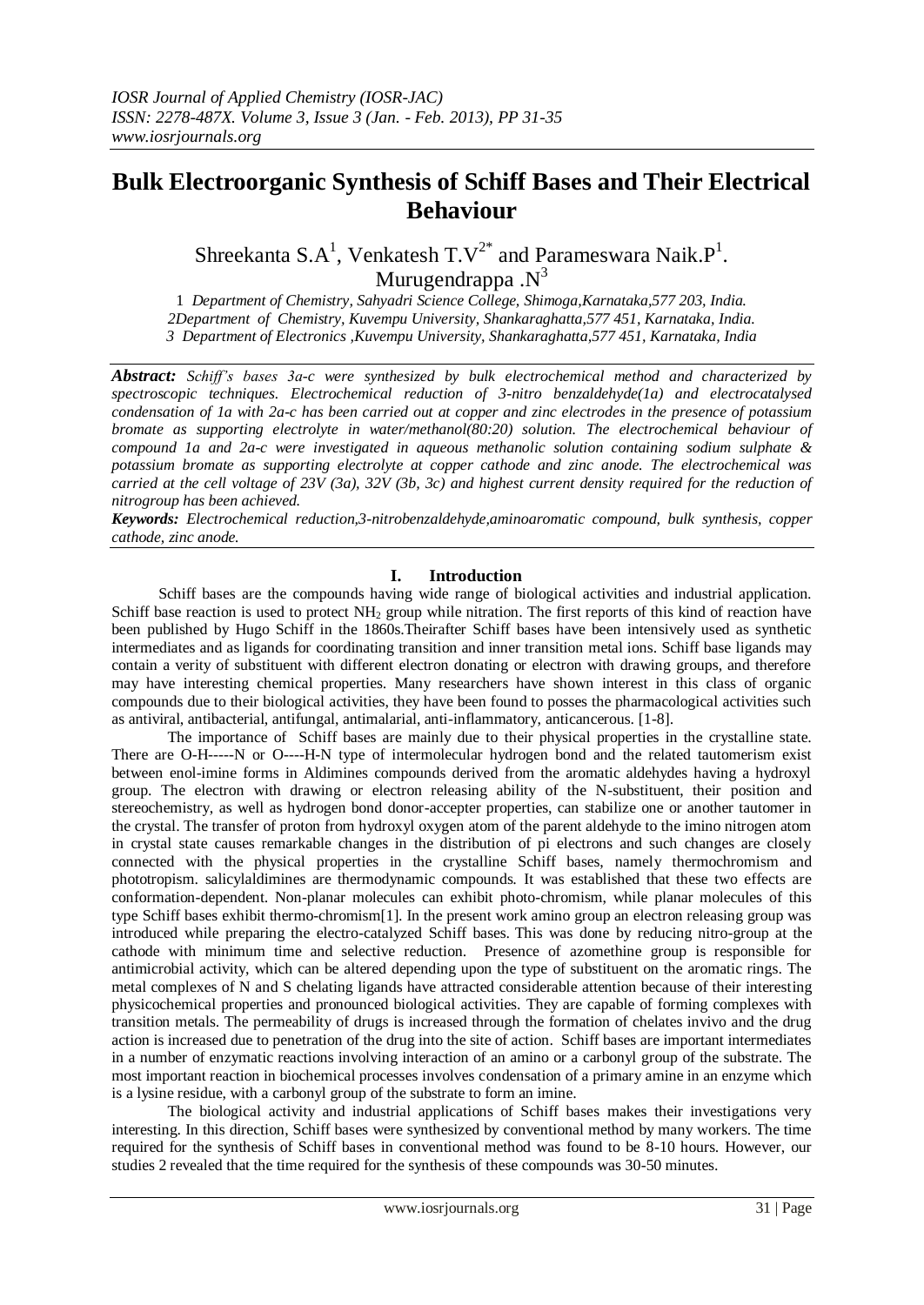The spectroscopic study of Schiff bases derived from amino benzoic acid with bromo benzaldehyde and the characterization of Schiff base containing an azogroup have been reported by others [5]. The decrease in bond order in azomethine and decrease in electro-negativity of azomethine group have been reported by many researchers [1, 2]. The electro-chemical methods such as electrocarboxylation been reported by others. The decrease in bond order in azomethine and decrease in electro negativity of azomethine group have been reported by many researchers [1]. The electrochemical methods such as electrocarboxylation, electro reductive coupling, electrocyclisation have been reported by many researchers [3-5], Polymers incorporating ethylated Schiff bases are found to be semi conductive. The electrochemical oxidation very often parallels the cytochrome p450 catalyzed oxidation in liver microsomes [1-4].

 In the aim of investigating synthesis of amino derivatives of Schiff bases derived from, 2a, 2b and 2c with 1a, in aqueous methanolic solution in 1a with2a at copper cathode and zinc anode, aqueous acetic acid/methanol in 1a, 2b and aqueous ethanol in 1a, 2c at copper cathode and platinum/zinc anode in presence of potassium bromate as supporting electrolyte (scheme) was carried out by electrochemical method.

We investigated the formation imine group,  $CH=N$  with  $NH<sub>2</sub>$  in one of its aromatic ring by electrochemical method in undivided cell. The  $NH_2$  group may be converted into hydroxyl group.

The electron with drawing or electron releasing ability of the N-substituent, their position and stereochemistry, as well as hydrogen bond donor-accepter properties, can stabilize one or another tautomer in the crystal. The transfer of proton from hydroxyl oxygen atom of the parent aldehyde to the imino nitrogen atom in crystal state causes remarkable changes in the distribution of pi electrons and such changes are closely connected with the physical properties in the crystalline Schiff bases, namely thermochromism and phototropism. It was established that these two effects are conformation-dependent.Non-planar molecules can exhibit photo-chromism, while planar molecules of this type Schiff bases exhibit thermo-chromism[1]. The presence an electron releasing group such as aminogroup on the aromatic ring of schiff's base enhances physical as well as the biological properties of schiff's bases The Presence of azomethine group is responsible for antimicrobial activity, which can be altered depending upon the type of substituent on the aromatic rings. The metal complexes of N and S chelating ligands have attracted considerable attention because of their interesting physicochemical properties and pronounced biological activities.

 According to our experimental results, it seems that the electrochemical reactions of 1a with 2c is faster than the reaction between 1a with 2b, in turn it is faster than the reaction between1a and 2a,leading to the product 3a-c. The slow reaction between 1a and 2a in scheme is due to the presence of an electron withdrawing group. During the reaction the nitro group of 1a was reduced to amino group without disturbing other functional group. In this connection [1], H<sup>1</sup>NMR spectrum of the obtained product 3a indicates one singlet peak for protons in the imine group (8.265ppm). The IR spectra also indicate the presence of C=N group (1611cm<sup>-1</sup>). The structure of the product was also confirmed by CHN analysis. The spectral data also indicated the presence of imine group in the products 3a-c the spectral date of products in scheme were given in the experimental section.

The obvious advantages of the current method over previously known methods are; more detail about spectral analysis data is described in the experimental section. From the point of view of green chemistry, the use of electro organic synthesis method has some important advantages. It is a clean synthesis which involves the use of electricity as energy instead of prolonged heating and use of aqueous media (80% water) instead of organic solvents. It seems to eco friendly, one step reaction and easy to scale up.

### **II. Experimental Section**

**Apparatus and reagents.**

The reaction equipments were as follows, the glassware electrolytic cell equipped with **zinc plate anode (3x4cm<sup>2</sup> )** and copper plate (**3x4cm<sup>2</sup> )** cathode, all chemicals were reagent grade materials. These chemicals were used without further purification.

#### **Scheme**

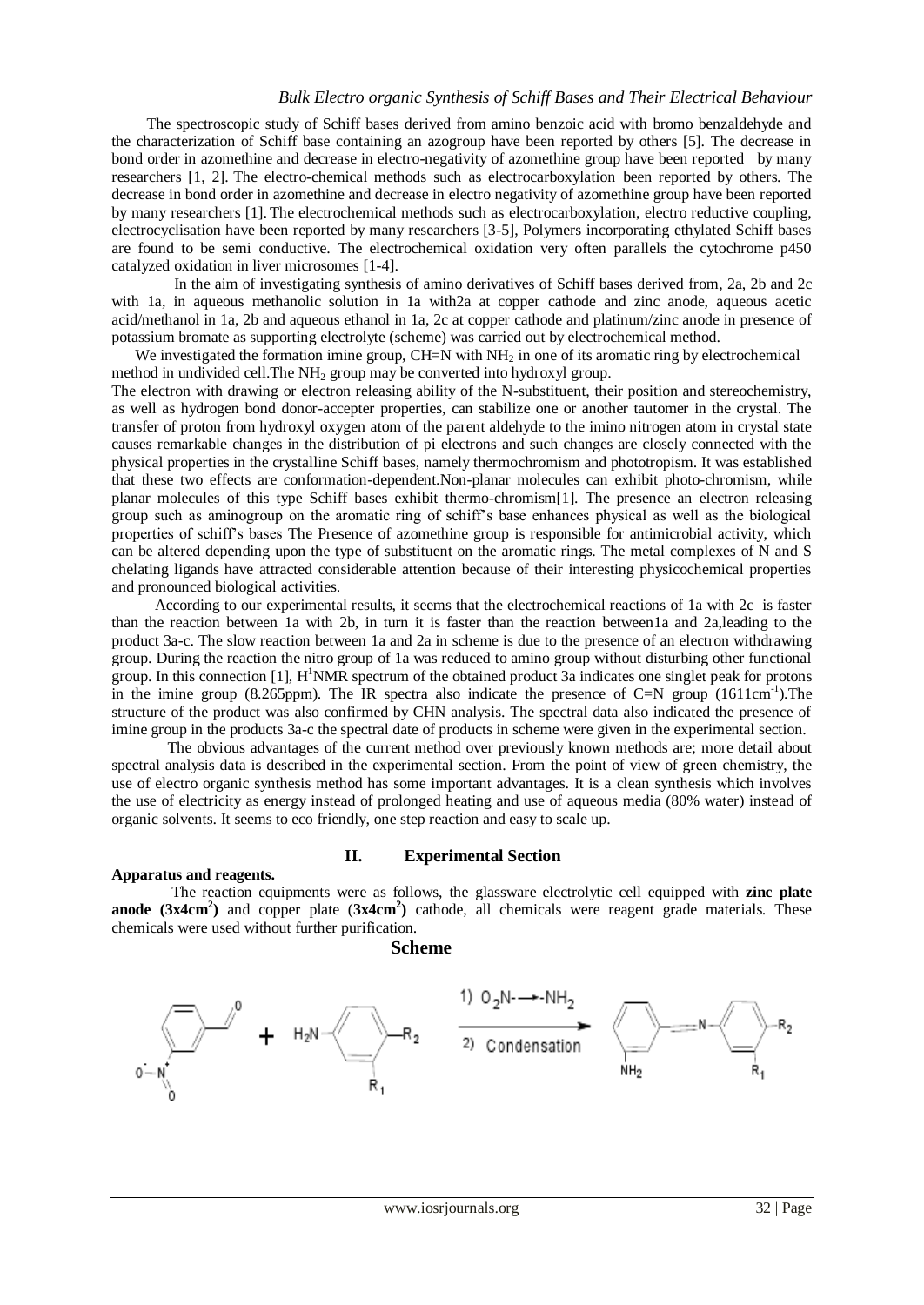|   | $R_1$       | $R_2$ | Isolated<br>Yield |
|---|-------------|-------|-------------------|
| a | <b>COOH</b> |       | 85%               |
|   | Н           | н     | 90%               |
|   |             | $H_3$ | 90%               |

#### **Electroorganic synthesis of 3a-c.**

**3a**. In a typical procedure, a solution of water: methanol(80:20) containing 1mmol of meta nitrobenzaldehyde (1a) and 1mmol meta aminobenzoic acid (2a), 0.8g supporting electrolyte potassiumbromate was electrolyzed in an undivided cell equipped with a copper cathode  $(3x4cm^2)$  and zinc anode  $(3x4cm^2)$  at a constant cell voltage of 23V, at  $25^{\circ}$ C.The contents were stirred using magnetic stirrer. The electrolysis was stopped when pale brown compound obtained. The progress of the reaction was monitored by TLC (pet ether: ethyl acetate, (1:1). The product 3a was extracted by dry ether and was recrystalised by dry ether. After recrystallisation, products were characterized by IR, <sup>1</sup>HNMR, CHN analysis. The isolated yields of 3a after crystallization are reported in the scheme

#### **3-(3-aminobezilidine amino) benzoic acid (3a) (C14H12N2O2), mp 78-80<sup>0</sup>C.**

 $1$ HNMR δppm (CDCl<sub>3</sub>):10.143(s, 1H, OH), 8.732, 8.519, 8.499, 8.265 (s, 1H, CH=N), 8.246, 7.812, 7.792, 7.772 (aromatic**). IRcm-1 :**3437.53 (broad, OH str, COOH), 3062.99, 2928, 2876.6, 1700.24 (C=O str), 1611.27 (C=N str), 1532.71, 1350.75, 1197.51, 1075.55, 925.53, 813.64, 726.56, 667.55**. CHN:** N=9.25%, C=55.5%, H=3.51%.

**3b.** In a typical procedure, a solution of water: acetic acid(80:20) containing 1mmol of meta nitrobenzaldehyde (1a) and 1mmol aniline (2b) supporting electrolyte potassium bromate was electrolysed in an undivided cell equipped with a copper cathode  $(3x4cm^2)$  and zinc anode  $(3x4cm^2)$  at a constant cell voltage of 32V. At 25<sup>0</sup>C.The contents were stirred using magnetic stirrer. The electrolysis was stopped when reddish brown compound obtained. The progress of the reaction was monitored by TLC. The product 3b was extracted by dry ether. After recrystallisation, products were characterized by IR, <sup>IHNMR</sup>, CHN analysis. The isolated yields of 3b after crystallization are reported in the scheme.

#### $N-(3-anninolecular)$  aniline.3b.  $C_{13}H_{12}N_2$

|                                            | <sup>1</sup> HNMRδppm(CDCl <sub>3</sub> ): 8.998,8.994, 8.989,               |                                         |
|--------------------------------------------|------------------------------------------------------------------------------|-----------------------------------------|
|                                            | 8.75, 8.75, 8.547, 8.494, 8.491, 8.475, 8.472,                               |                                         |
|                                            | 8.242, 8.339(CH=N), 3.45(NH <sub>2</sub> ).                                  |                                         |
|                                            | <b>IRcm<sup>-1</sup>:</b> 3633.37,3495.78(NH <sub>2</sub> ),3370.23,3054.58, |                                         |
|                                            | 2867.11,1590.34(CH=N),                                                       |                                         |
|                                            | 1519.82, 1341.39, 1239.12, 1161.67, 1085.40,                                 |                                         |
|                                            | 906.97,807.93,743.76,685.18.                                                 |                                         |
|                                            | <b>CHN</b> ; C=68.66%, N=12.13%, H=7.99%.                                    |                                         |
| 3c.<br>typical<br>-In                      | 277 nm $(\pi - \pi \text{ C=N})$<br>UV:                                      | procedure, a solution of                |
| a<br>$m_{\text{total}}$ mathanal $(00.20)$ | $347 \text{ nm}$ ( $\pi$ - $\pi$ CT)                                         | $contribution \approx 1 \text{mmol of}$ |

water: methanol (80:20)

meta nitrobenzaldehyde (1a) and 1mmol para toluidine (2c),0.8g of supporting electrolyte potassium bromate,2g NaOH was electrolyzed in an undivided cell equipped with a copper cathode (1x0.5x4cm) and zinc anode at a constant cell voltage of  $32V$ , at  $25^{\circ}$ C. The contents were stirred using magnetic stirrer. The electrolysis was stopped when light yellow compound obtained. The progress of the reaction was monitored by TLC. The product 3c was extracted by dry ether. After recrystallisation, product was characterized by IR, <sup>1</sup>HNMR, CHN analysis. The isolated yields of 3c after crystallization are reported in the scheme. **N-{(Z)-(3-aminophenyl)methylidene}-4-methylaniline.3c.mp 80-82<sup>0</sup>C**

| <b>FTIRcm</b> <sup>1</sup> ;                          |
|-------------------------------------------------------|
| 3421,3094,2870,1620,1526,1443,1345,1265,1073,957,814, |
| $\mid$ 727,672.                                       |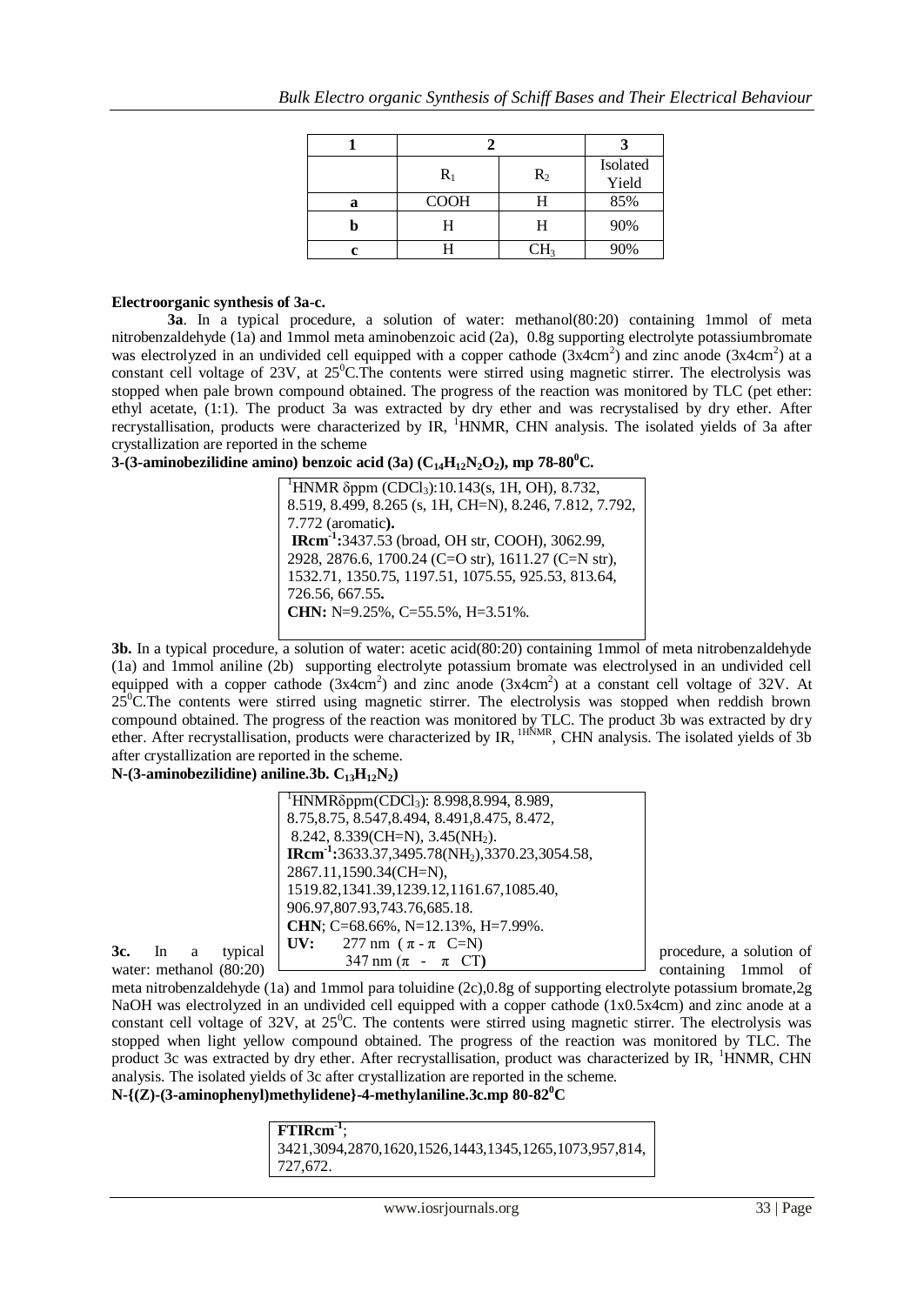#### Fig. 1 and Fig, 2 & 3, 4 as Supporting Information Available; Copies of **IR, 1HNMR, CHN of compounds 3a-c. 3a=S7, 3b=S8 and 3c=S<sup>15</sup>**

#### **Mechanism:**

The electrochemical conversions of 1a into 3a-c in scheme involve the following mechanism.

 The mechanism of reduction of nitro derivatives in various solvents as mentioned in the experimental section proceeds with the formation of hydroxyl amino compounds. The hydroxylamine reduced further into amino derivative in two steps.

$$
-NO_2 \xrightarrow{2e-, 2H^+} \quad -NHOH \xrightarrow{2e-, 2H^+} -NH_2
$$

The reaction of 1a with 2a in scheme can be explained as follows. The aldehyde group condensed with amine group of the compounds and loses a molecule of water forming an imine compound. The process was catalyzed by both anode and cathode.

-CHO +NH<sub>2</sub> 
$$
\longrightarrow
$$
 CH=N $\rightarrow$  H<sub>2</sub>O

The electro chemical behavior of the compound 3a-c in scheme was studied in the present work. The electrochemical reactions of 1a with 2a, 2band 2c depends on current densities. Therefore current densities were increased by adding the supporting electrolytes. .The high yield was found at the current density  $0.066$ A/cm<sup>2</sup>This current density was produced by adding 2g of sodium sulphate as shown in table 1.

|                            | <b>Amount of</b><br>potassiumbromate<br>in gm | <b>Current</b><br>density | <b>Yield</b><br>in $%$ |                    |
|----------------------------|-----------------------------------------------|---------------------------|------------------------|--------------------|
|                            |                                               |                           |                        |                    |
|                            | 0.1                                           | 0.008                     | 60                     |                    |
|                            | 0.4                                           | 0.0033                    | 62                     |                    |
|                            | 0.8                                           | 0.005                     | 65                     |                    |
|                            | 1.2                                           | 0.05                      | 68                     |                    |
|                            | 1.6                                           | 0.066                     | 70                     |                    |
|                            | 2.0                                           | 0.066                     | 70                     |                    |
| The graphics of this table |                                               |                           |                        | is shown in fig. 5 |

**Table.1:- 3mmol** *p***-toluidine and 3mmol** *m***-nitrobenzaldehyde, Room temperature (27<sup>0</sup>C),**

Cu cathode, Zn anode, 20cm3 methanol+100cm<sup>3</sup> water. The sodium sulphate was used as a supporting electrolyte, as the concentration of electrolyte increases the electron densities was also increased. The organic compound must at least partially soluble in water. Therefore in the present work the compound was dissolved in the mixture of water and methanol. Turbidity was produced while preparing the electrolytic solution. This was avoided by using the mixture of methanol and water in the ratio 20:80. The concentration of sodium hydroxide also varied to produce the high current density in the table-2.The sodium hydroxide concentration was increased, so that the pH of the solution increases above nine. This condition was found to be suitable for reduction. As the concentration of NaOH increases, the current density also increases. The volume of water gradually increased in the table-3.As volume of water increases, the current densities increases, but at a certain stage, if volume of water exceeds when compared to organic solvent, turbidity produces, and then current densities drops to minimum.Threfore the ratio of water to organic solvent was maintained during the electro chemical reaction.

| Table-2:- 3mmol p-toluidine and 3mmol m-nitrobenzaldehyde. Room temperature (27 <sup>0</sup> C), Zn Cathode, pt |
|-----------------------------------------------------------------------------------------------------------------|
| anode, 20cm3 methanol, 1.6g sodiumsulphate.                                                                     |

| <b>Amount of sodium</b><br>hydroxide in gm | <b>Current density</b> | Yield in % |
|--------------------------------------------|------------------------|------------|
|                                            | 0.066                  |            |
| 0.1                                        | 0.008                  | 70         |
| 0.4                                        | 0.0125                 | 78         |
| 0.8                                        | 0.0166                 | 80         |
| 1.2                                        | 0.01875                | 85         |
| 1.6                                        | 0.02083                | 89         |
| 20                                         | 0.0233                 |            |